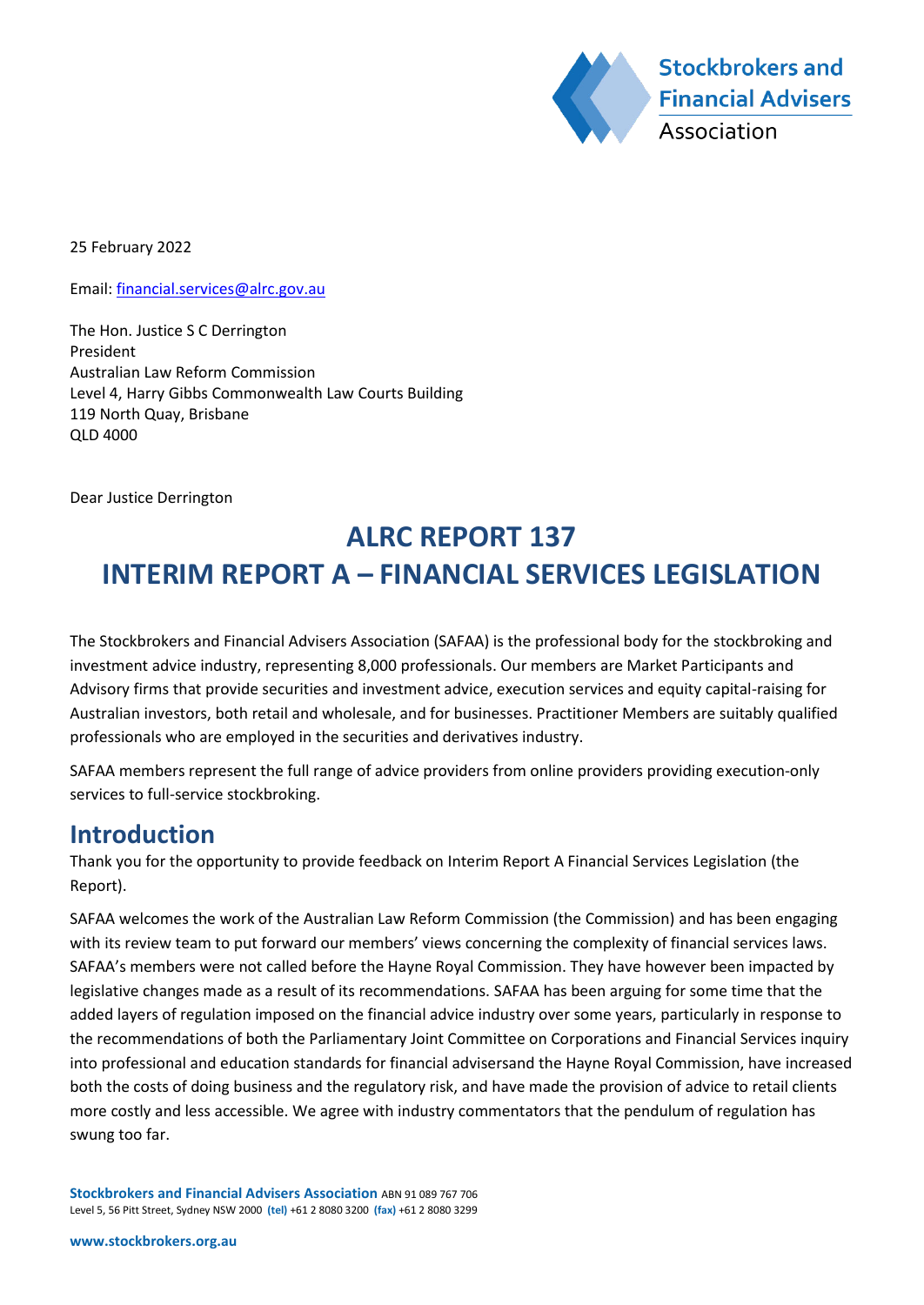SAFAA also welcomes and supports the Quality of Advice Review and will be providing a submission when the final Terms of Reference are released.

SAFAA endorses the Report's comment at page 332 that the AFSL regime has a very wide scope and covers a wide variety of industry participants and business models. The biggest issue our members face is a 'one-size-fitsall' approach by government and regulators to the development of regulation and standards that are applied to all participants in the financial advice sector. Of particular concern is that government and regulators assume that all advisers are financial planners and must be subjected to regulation that best suits that speciality. This disadvantages stockbrokers and investment advice firms and their clients, as well as other specialised advice services (for example, accountants providing advice to SMSFs). It is important that regulators and government understand the way the stockbroking and investment advice industry works and fits within the broader financial advice service ecosystem.

SAFAA is supportive of principles-based regulation. However, we consider that it is important to balance principles with prescription and that there is a role for both. More importantly, we do not want our members to be subject to a 'one-size fits-all' approach.

SAFAA's members do not share views held by other parts of the financial services sector on a number of issues such as:

- individual licensing
- the general advice definition
- changing the wholesale investor test
- separating product from advice.

The 'one-size-fits-all approach' has created undesirable and unintended consequences for the stockbroking and investment advice sector. We have previously pointed out in our discussions with the Commission's review team that one of the most egregious examples of a 'one-size-fits-all' approach to financial advice impacting the stockbroking and investment advice industry was the approach by the Financial Adviser Standards and Ethics Authority (FASEA) to the education standards and Code of Ethics (which were administered by FASEA until 1 January 2022). FASEA's lack of understanding about how stockbroking and investment advice differs from financial planning provided significant challenges to the stockbroking and investment advice profession. It is an important example of the damage that can be done to an industry when those imposing standards upon it do not fully understand the way the industry works, or take a narrow view that excludes sections of the industry.

It is vital that the problems caused by a myopic approach to financial advice not be repeated and that the Commission considers the full range of financial advice services when undertaking its work. To assist with this we have set out below a summary of what stockbrokers and investment advisers do as well as our feedback on particular chapters of the Report.

## **General comments**

### **What do stockbrokers and investment advisers do?**

Australia has a strong culture for individual share market investment by ordinary citizens — the result of decades of public policy driving Australians in that direction. For example, the dividend imputation system was designed to encourage Australians to invest in equities, so that the benefits of corporate prosperity could be spread, and to support the use of savings to finance equity in Australian companies. Public policy encouraging demutualisations and privatisations in turn also encouraged ordinary Australians to become shareholders. In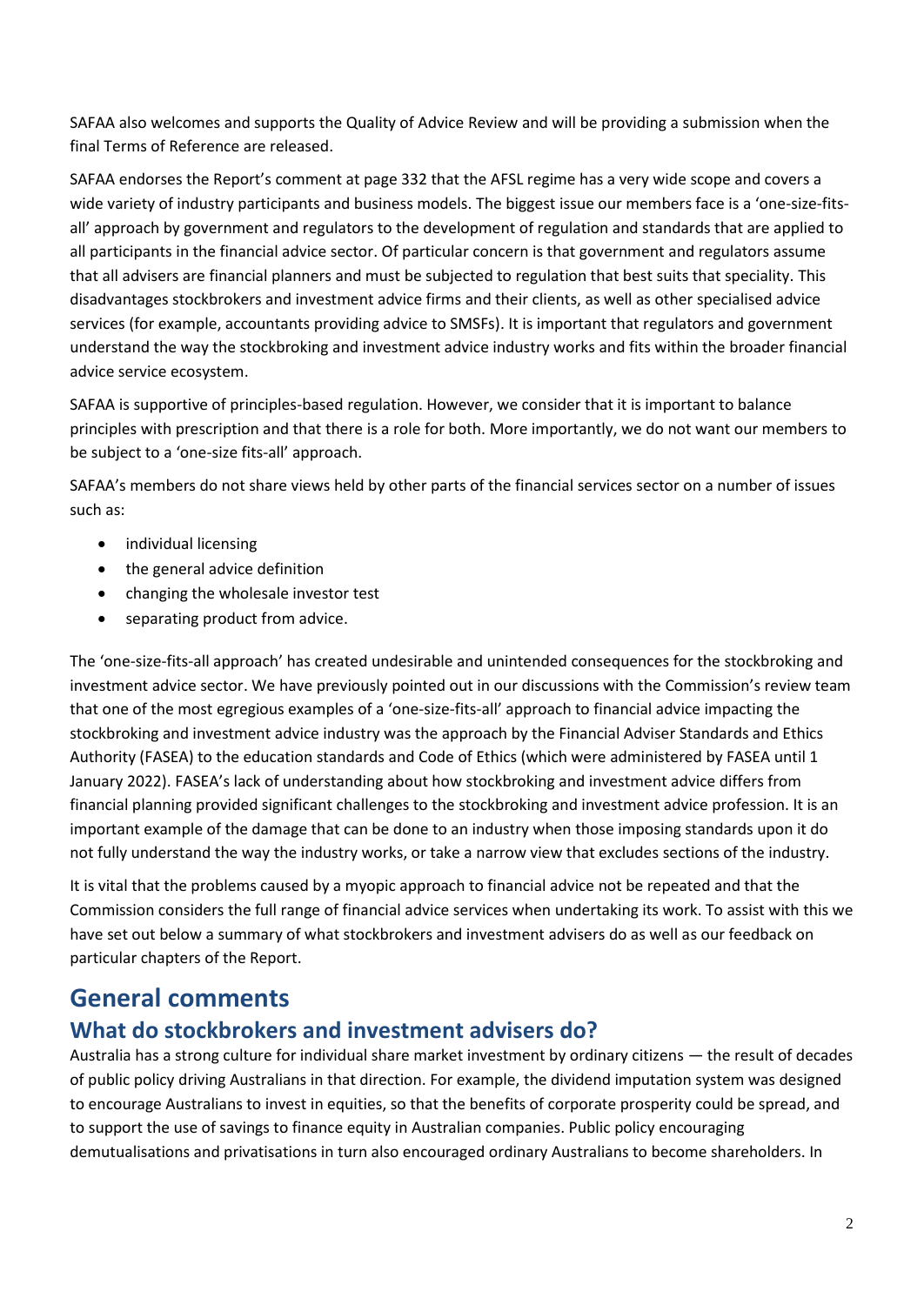2020, the ASX Investor Study showed that Australia continues to be a nation of investors, with close to nine million adult Australians holding investments outside their super and primary dwelling. Retail investors have been key to supporting Australian companies through investments in the listed equities markets.

Stockbrokers raise public capital for the Australian economy by means of the listing and trading of the securities of corporate entities on Australia's securities exchanges, and stockbrokers and investment advisers evaluate such securities and identify the investment opportunities they present to institutional, wholesale and retail investors. On the other hand financial planners provide a holistic general financial service covering an individual's superannuation, life insurance, welfare entitlements and aged care arrangements with the provision of investment advice in relation to the securities markets largely contracted out to specialists in the form of fund managers (managed funds) and stockbrokers (personal and SMSF portfolios).

'Stockbroker' is a defined term in the Corporations Act, as is 'Financial Planner', which clearly distinguishes them. Stockbrokers are subject to the Market, Clearing and Settlement Operating Rules of the ASX and Cboe markets of which they are a Participant and to ASIC's Market Integrity Rules, neither of which apply to financial planners. The Market Integrity Rules cover the operation of Market Participants and their representatives, client relationships, trading and capital requirements. ASIC has a dedicated ASX Participant Market Supervisory Division. Stockbrokers are also required to fund the National Guarantee Fund (NGF) to compensate clients for failures by stockbrokers. The NGF holds in the order of \$100 million. The Anti-Money Laundering and Counter Terrorism Act also distinguishes stockbrokers from financial planners, as it applies to the former cohort but not the latter.

It is very common for clients of stockbrokers and investment advisers to seek advice on particular investments to buy or sell. This does not require 'holistic' or 'comprehensive' advice on the client's full financial situation, but discreet advice in relation to a client's portfolio of investments. Where stockbrokers and investment advisers provide personal advice to retail clients, in most instances this advice is limited advice: it is scaled and specific to the client's needs. The advice is client-centric, focused and scaled as to the information received from the client. It is also often episodic.

To ensure that clients understand the nature of scaled advice, stockbrokers and investment advisers clearly set out the limitations and scope of the advice in the statement of advice.

SAFAA also has members who provide online execution-only services.

Stockbroking is a fast-paced, time-sensitive service. That is why the Corporations Act was amended in 2003 to insert section 946B providing for further advice for market-traded products where clients required the advice to be provided promptly. Scaled advice can be delivered as further advice and a Statement of Advice is not required in the case of further advice. A simplified process of providing advice to the client then arises.

This approach can be contrasted with the financial planning advice model where advice is provided on all aspects of a client's financial circumstances and a full financial plan prepared. An advantage to clients of scaled advice is that they do not have to pay for the time-consuming preparation of a financial plan and this reduces the overall costs of advice and allows advice to be provided in a more timely or immediate fashion. Some stockbroking firms provide financial planning services and clients are informed of this so they can avail themselves of this service if they require it.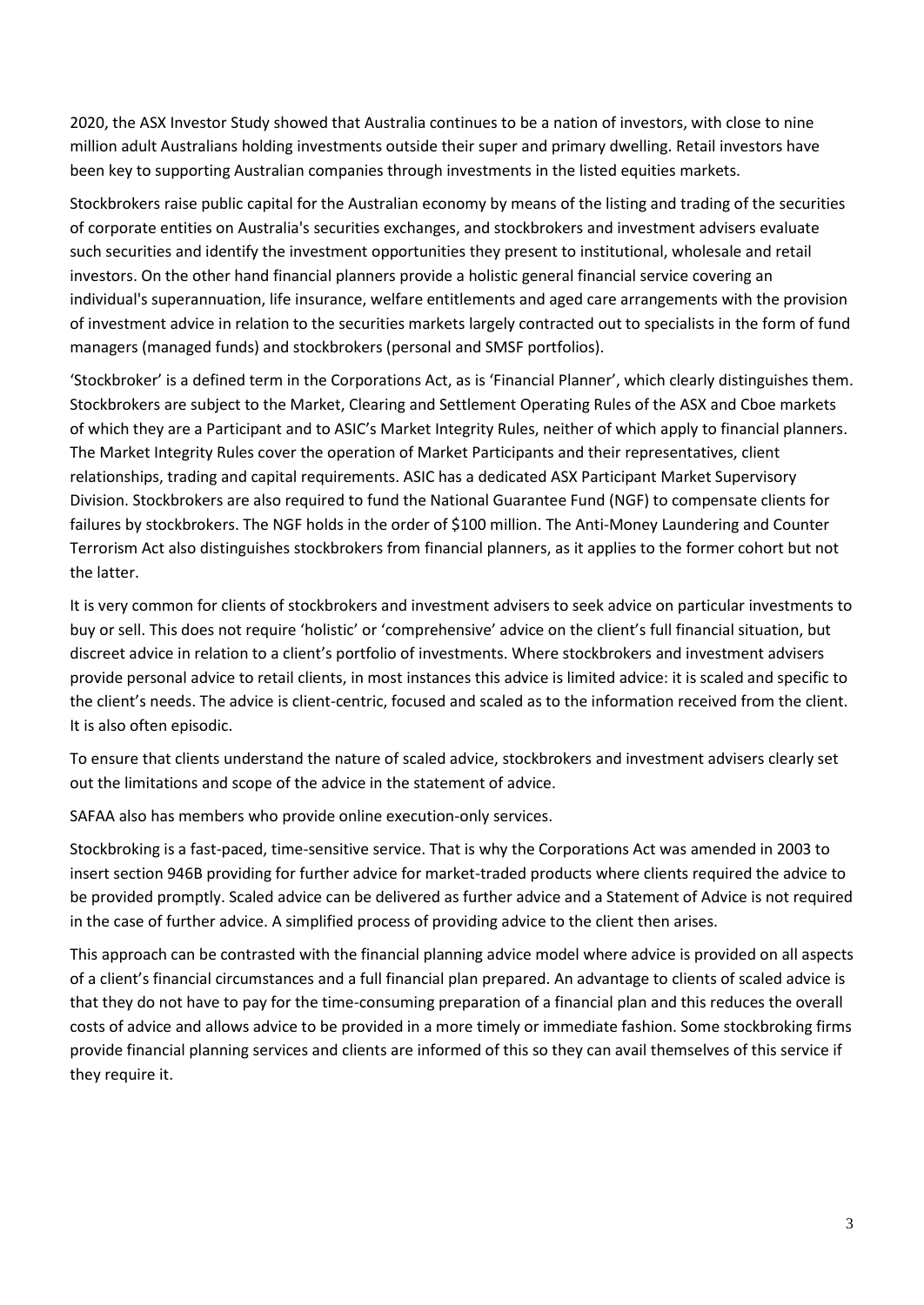ASIC research highlights that many consumers prefer receiving piece-by-piece or limited advice, rather than comprehensive advice **<sup>1</sup>** and that in terms of topics of interest, 45% of consumers had either received advice on or were interested in receiving advice on investments such as shares and managed funds**<sup>2</sup>** .

Scaled advice is expressly permitted under the Corporations Act as evidenced by the following commentary which has been included at section 961 B(2) ('Safe Harbour' provisions).

*Note: The matters that must be proved under subsection (2) relate to the subject matter of the advice sought by the client and the circumstances of the client relevant to that subject matter (the client's relevant circumstances). That subject matter and the client's relevant circumstances may be broad or narrow, and so the subsection anticipates that a client may seek scaled advice and that the inquiries made by the provider will be tailored to the advice sought.*

A scaled investment advice model should allow clients to access research and investment advice at a reasonable cost. It should be able to be provided without the need for the provision of extensive personal information or for a comprehensive needs analysis to be performed which is generally of limited relevance to the advice sought and significantly adds to the time and cost of the advice process.

### **Report: Chapter 3 Empirical data**

In answer to Question A1 and as previously discussed, SAFAA recommends that the Commission consider the Code of Ethics issued by FASEA in order to understand the legislative complexity faced by stockbrokers and investment advisers.

SAFAA has long expressed concern about the wording of Standard 3 and sought its revision. We consider that the Standard remains unworkable in practice, particularly in light of the lack of a test of materiality or proportionality and that it conflicts with the law. We note that FASEA at the close of 2021 conducted a consultation offering three options in relation to Standard 3, of which two proposed revisions of the Standard and one retention of the status quo. However, despite 80% of respondents favouring Option 1 which proposed a revision of the wording of the Standard, FASEA declined to make any changes.

SAFAA has also long argued that Standard 6 of the Code is an impediment to the provision of scaled or limited advice and is inconsistent with section 961B of the Corporations Act. We consider that continuation of Standard 6 in its current form will also defeat any efforts by ASIC to provide meaningful guidance on scaled advice. SAFAA has called for Standard 6 to be removed from the Code. We note that Standard 6 assumes that all financial advisers are financial planners — a consequence of the 'one-size-fits-all' approach set out earlier.

## **Report: Chapters 4 and 5**

## **When to define and consistency of definitions**

SAFAA supports Recommendations 1 to 6 on when to define terms and consistency of definitions.

**<sup>1</sup>** ASIC report 224 Access to financial advice in Australia

**<sup>2</sup>** ASIC report 627 Financial advice: What consumers really think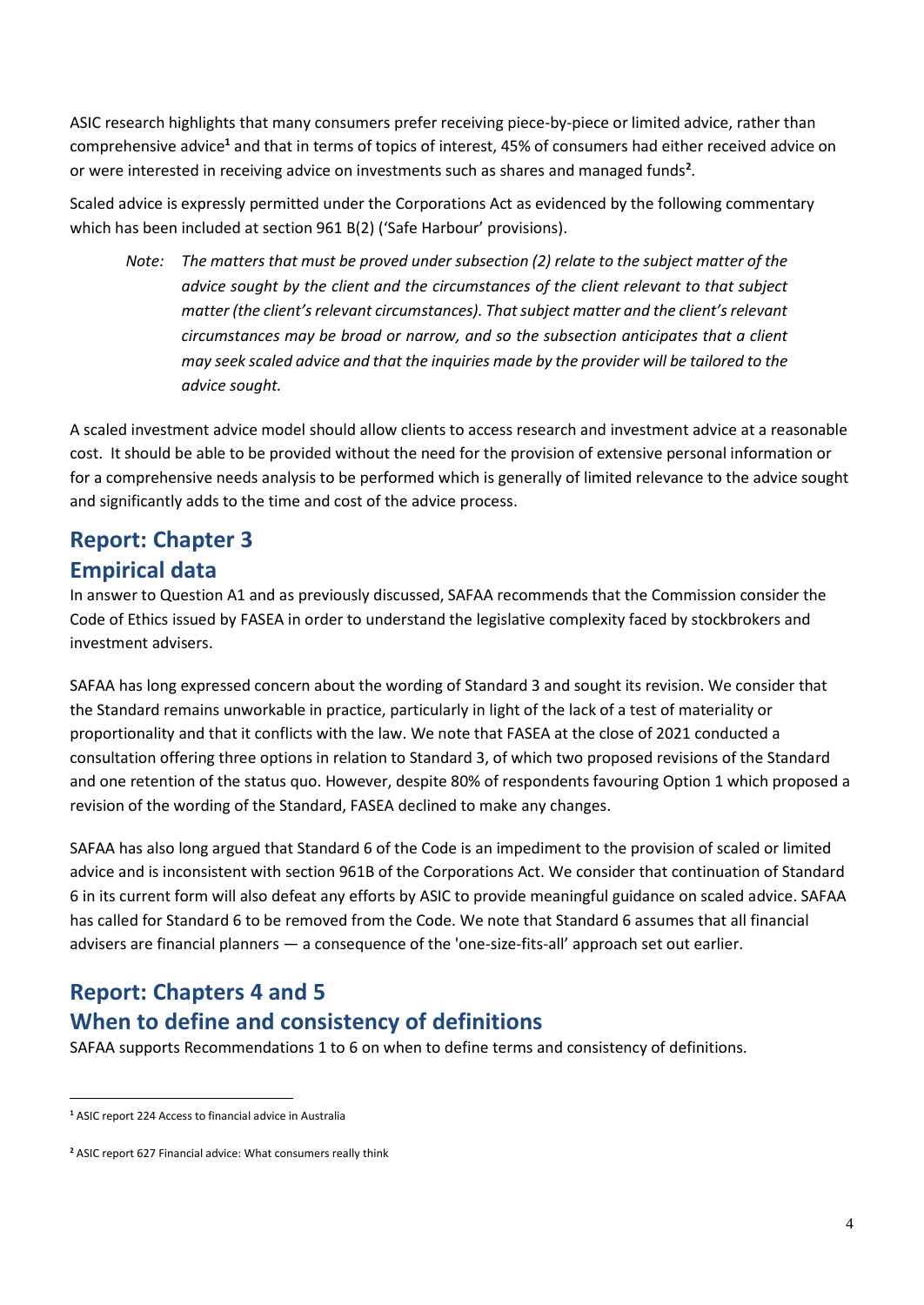SAFAA considers that the application of the proposed definitional principles on when to define and the consistency of definitions contained in Question A2 would reduce complexity in corporations and financial services legislation and are sensible suggestions.

## **Report: Chapter 6 Design of definitions**

SAFAA supports Recommendations 7 to 12 on the design of definitions.

## **Report: Chapter 8 Licensing**

We note that the Commission considers that the issue of individual licensing of advisers should be explored further in the Quality of Advice Review. The issue of individual licensing is not explicitly included in the draft terms of reference of that review; however, that may change as the terms are finalised.

Again, individual licensing is not a proposal that works for stockbrokers or investment advisers. As the Report notes (at page 331) the AFSL regime is a core component of the financial services regulatory ecosystem and has a wide scope, covering, inter alia, brokers, dealers, market makers, underwriters, financial advisers, credit rating agencies, custodians and depositories, crowd-sourced funding platform operators, margin lenders, responsible entities of registered managed investment schemes and operators of direct distribution foreign passport funds, issuers of exchange traded funds, derivatives and structured products and litigation funders. Unlike other professions such as law and medicine, the licensing regime for financial services has always applied at an organisational level. The report notes at page 332 that prior to the current AFSL regime, licensing requirements under the Corporations Act applied to securities dealers, investment advisers, futures brokers and futures advisers and their proper authority holders.

Individual licensing applies a financial planning lens to financial services legislation and would require our members to squeeze into a framework that does not suit them or their clients. SAFAA points to the difference between stockbroking and investment advice firms and many financial planning businesses, as a matter that needs to be taken into account. Many financial planning businesses are small businesses or SMEs. Stockbroking and investment advice firms, on the other hand, are large businesses and becoming larger, given they operate in global markets and provide time-related advice, including reaching out to thousands of clients instantly for capital raisings and rights issues. The investment required for such firms is very different to the investment required for financial planning firms providing advice on taxation and superannuation law. Amalgamations are underway to provide scale in the stockbroking and investment advice industry to meet those investment requirements.

Efficiency in larger firms is generated through active oversight by compliance departments. We note that the understanding by all those operating within an AFLS that any misconduct by an individual within that entity has a detrimental impact on the reputation of all as well as the entity itself is an important factor in creating a culture whereby individuals promote ethical and law-abiding practices. If individual licensing were introduced, any misconduct would be the responsibility of an individual alone and would have no bearing on the reputation of others operating within the AFSL or the entity itself. There would therefore be no incentive for others to support a culture promoting ethical and law-abiding practices. Issues concerning the availability of PI insurance would also arise in the event individual licensing was introduced.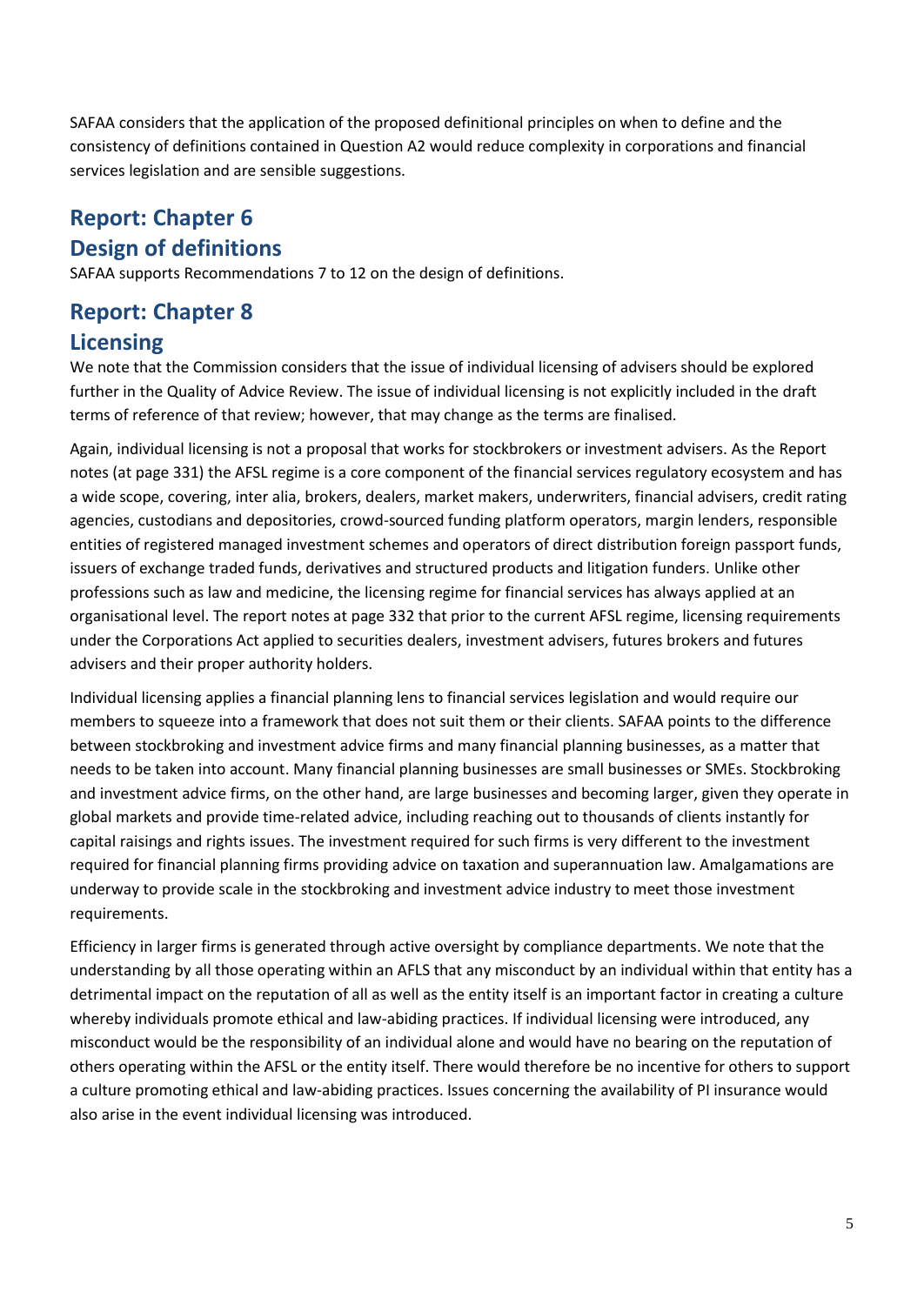If the issue of individual licensing is included in the final terms of reference of the Quality of Advice Review, SAFAA will be putting forward our members' views.

## **Report: Chapter 9**

#### **Disclosure**

SAFAA notes that the improvement of the clarity and availability of documents and disclosures is part of the draft terms of reference for the Quality of Advice Review. The findings and recommendations contained in the Report will be very valuable for that review.

### **Report: Chapter 10**

### **Exclusions, exemptions and notional amendments**

SAFAA agrees that exclusions, exemptions and notional amendments make the law difficult to navigate, make the regulatory regime opaque and compound the existing level of complexity in the legislative regime. As we have previously raised with the Commission, drafting practices that are extremely broad in application and inadvertently capture matters that are not intended (what we would call a ''kitchen sink'' approach to legislative drafting), often necessitate carve-outs and exclusions by way of regulation, legislative instrument or ASIC modification in order to restore Parliament's intent.

An example of this drafting approach is the breach reporting provisions in the *Financial Sector Reform (Hayne Royal Commission Response) Act* 2020.

SAFAA provided a submission to Treasury on the exposure draft of the bill on 28 February 2020 expressing concerns about the changes to the breach reporting regime around the 'significance' threshold. The new provisions 'deemed' a contravention of a civil penalty provision to be a significant breach. We pointed out that this would result in a large increase in breach reports for minor, technical or inadvertent breaches that would not otherwise be significant.

For example, the provisions would result in a minor matter such as sending a Financial Services Guide to a client a day late trigging a requirement to lodge a breach report. A matter of particular concern for SAFAA's members was the incorporation of the ASIC Market Integrity Rules into the list of 'Core Obligations' to which the 'deeming' provision applied that would result in even minor breaches of the Market Integrity Rules having to be reported to ASIC as a significant matter. Clearly this result was not intended by Parliament, as regulations were later passed that 'carved out' or prescribed certain civil penalty provisions that were not taken to be significant under the relevant breach reporting regime.

While SAFAA commended the regulations as a sensible solution to the problem we previously highlighted, a better legislative outcome would have been for the original legislation to have been more thoughfully drafted to only include those breaches that the government considered were important enough to be reported. A person reading the current breach reporting provisions would therefore need to be aware of the regulations carving out certain civil penalty provisions in order to understand their legal obligations. This is just one example of how exclusions and carve-outs in the Corporations Act are often caused by drafting that takes an approach that is too broad.

SAFAA supports proposals that would create a single source of exclusions and class exemptions to help users navigate the relevant provisions.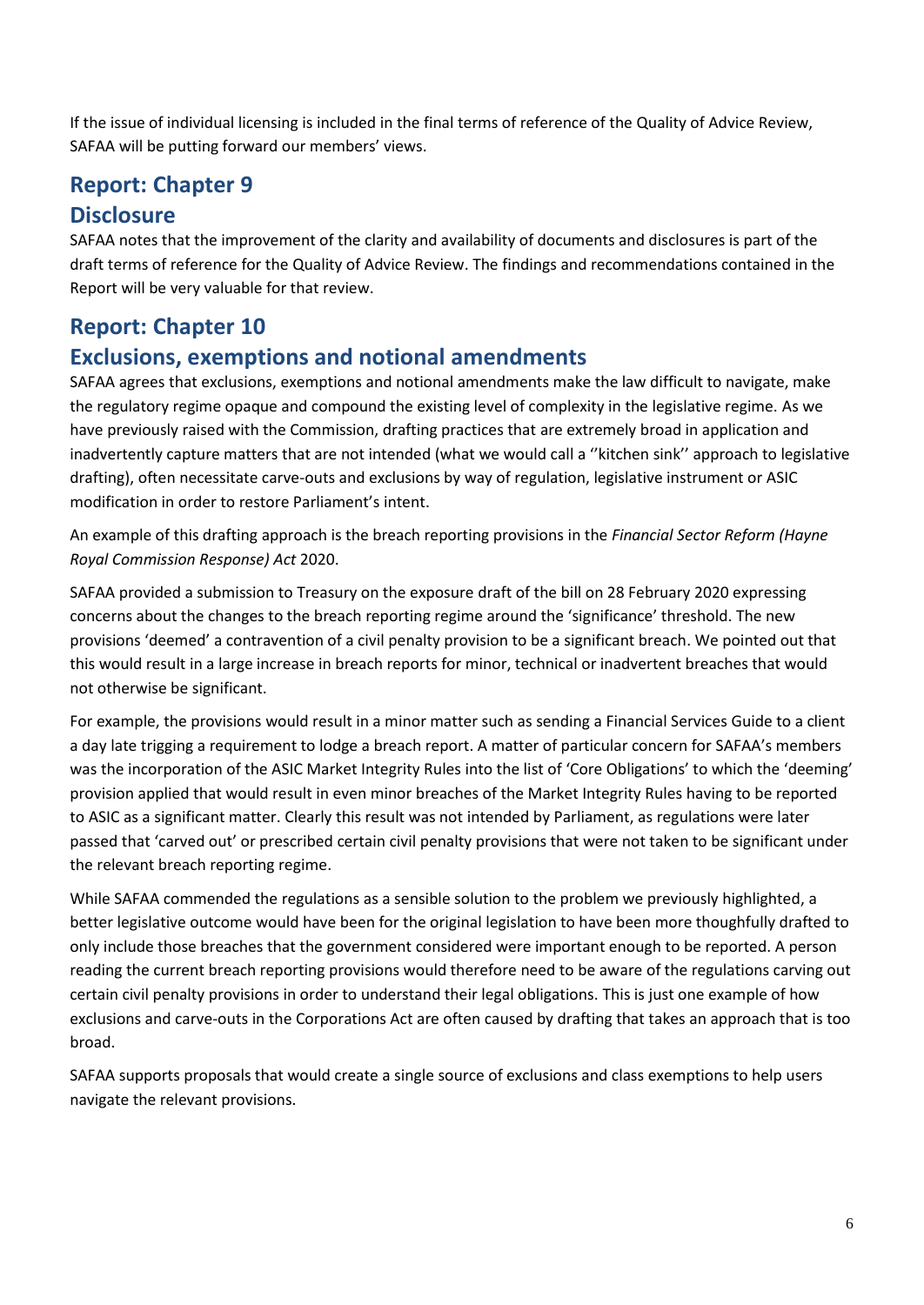## **Report: Chapter 11**

## **Definition of financial product advice**

We note that the definitions of 'financial product advice', 'general advice', 'personal advice', as well how they are used, how they are interpreted by consumers, and whether they could be simplified or more clearly demarcated are included in the draft terms of reference for the Quality of Advice Review.

We note that there have been suggestions that general advice should be renamed as 'information', or 'product sales information'. General advice remains a relevant advice category for SAFAA's members distinct from the provision of factual information. Research reports on listed securities relevantly comprise general advice. They are not sales or advertising information, but valuable intellectual property. SAFAA would be concerned if changes were made to the definition of general advice that resulted in general advice being reclassified as 'information' or 'product sales information' even when it contained a product recommendation. This would have significant implications for the provision of research reports on listed securities. Investors are unlikely to ascribe value to material that is defined as 'information' as they would consider that they can obtain that themselves on the internet.

Calls for a change in the definition of the term general advice is one example of where a 'one-size-fits-all' approach to financial services regulation does not work for stockbrokers and investment advisers and we will be raising this issue in the Quality of Advice Review.

## **Report: Chapter 12**

### **Definitions of retail client and wholesale client**

We note that the processes through which investors are designated as wholesale clients are included in the draft terms of reference for the Quality of Advice Review.

SAFAA recently issued our discussion paper *Does the wholesale investor test need to change*? that addresses the increase in calls for changes to the wholesale investor test as well as the impact on advisers and their clients. The paper questions whether there has been a sufficient identification of harm to investors in recent calls to justify amendment of the wholesale investor test and whether the significant disruption to clients and advisers that would arise from any change to the definitions can be justified in light of the impact it would have on access to and affordability of advice.

SAFAA considers that a key question requiring consideration is whether a reference to outlier misconduct should be utilised to disrupt significant numbers of clients' investment strategies and licensees' business models. Recent calls for change take the view that a range of Australian investors should be excluded from accessing investment opportunities due to outlier misconduct or the potential for outlier misconduct.

We consider that calls for change to the wholesale investor test appear to be a solution looking for a problem. Given the significant implications for stockbrokers, investment advisers and their clients, should any change to the wholesale investor test be introduced, it is important that any call for change be supported by evidence. A key question is whether the voice of the client has been sought. Before embarking on any further reform we consider that is important to seek the views of wholesale clients who will be impacted by any change.

SAFAA will be providing our discussion paper to the Quality of Advice Review.

The link to our discussion paper is here.